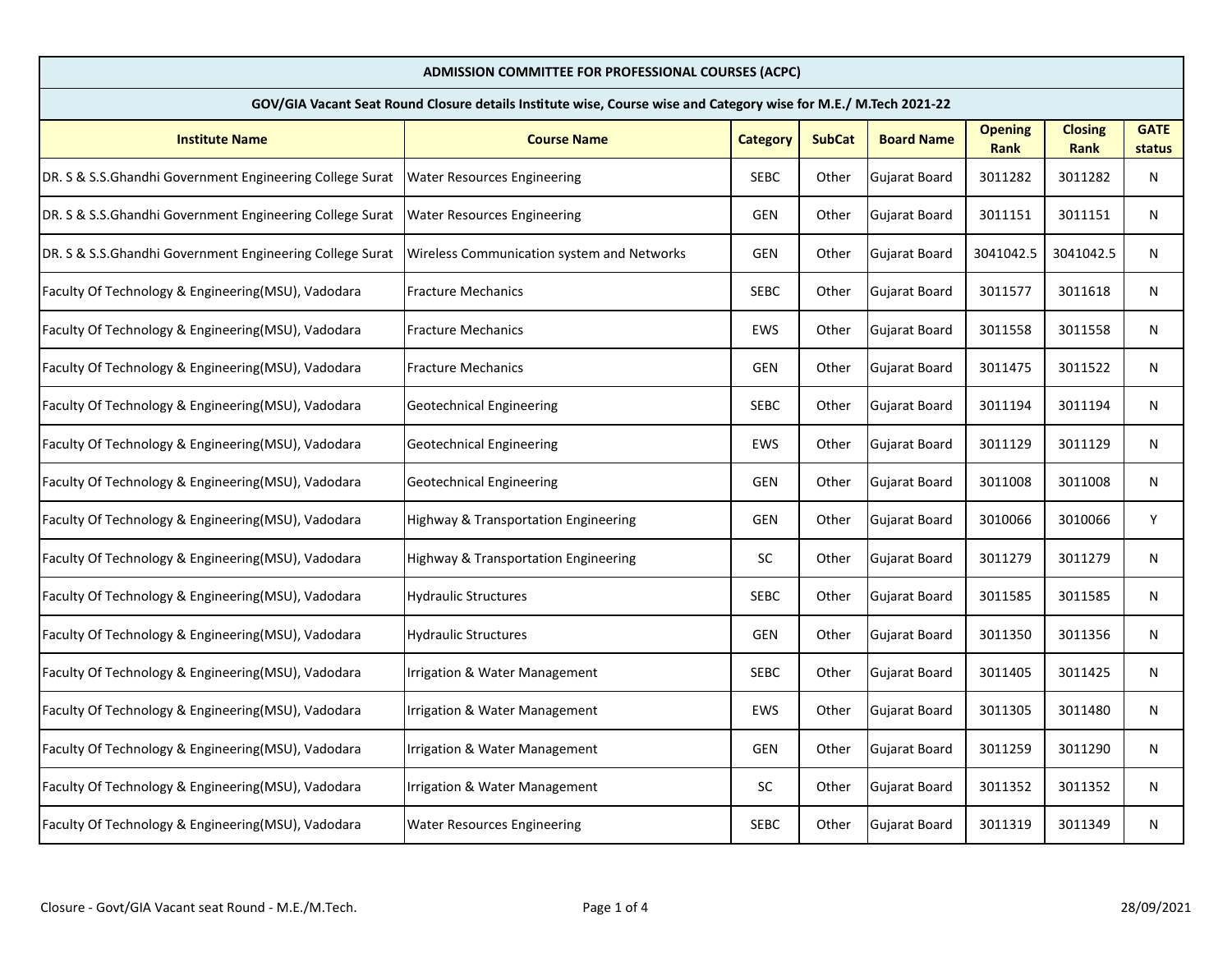| <b>Institute Name</b>                              | <b>Course Name</b>                      | <b>Category</b> | <b>SubCat</b> | <b>Board Name</b> | <b>Opening</b><br><b>Rank</b> | <b>Closing</b><br><b>Rank</b> | <b>GATE</b><br>status |
|----------------------------------------------------|-----------------------------------------|-----------------|---------------|-------------------|-------------------------------|-------------------------------|-----------------------|
| Faculty Of Technology & Engineering(MSU), Vadodara | <b>Water Resources Engineering</b>      | EWS             | Other         | Gujarat Board     | 3011238                       | 3011238                       | N                     |
| Faculty Of Technology & Engineering(MSU), Vadodara | <b>Water Resources Engineering</b>      | <b>GEN</b>      | Other         | Gujarat Board     | 3011001                       | 3011218                       | N                     |
| Faculty Of Technology & Engineering(MSU), Vadodara | <b>Water Resources Engineering</b>      | SC              | Other         | Gujarat Board     | 3011537                       | 3011537                       | N                     |
| Faculty Of Technology & Engineering(MSU), Vadodara | Jet Propulsion & Gas Turbine plant      | <b>SEBC</b>     | Other         | Gujarat Board     | 3021128                       | 3021128                       | N                     |
| Faculty Of Technology & Engineering(MSU), Vadodara | Jet Propulsion & Gas Turbine plant      | <b>GEN</b>      | Other         | Gujarat Board     | 3021069                       | 3021069                       | N                     |
| Faculty Of Technology & Engineering(MSU), Vadodara | Jet Propulsion & Gas Turbine plant      | <b>GEN</b>      | Other         | Gujarat Board     | 3020020                       | 3020020                       | Y                     |
| Faculty Of Technology & Engineering(MSU), Vadodara | Jet Propulsion & Gas Turbine plant      | SC              | Other         | Gujarat Board     | 3021294                       | 3021294                       | N                     |
| Faculty Of Technology & Engineering(MSU), Vadodara | <b>Thermal Science</b>                  | EWS             | Other         | Gujarat Board     | 3021067                       | 3021085                       | N                     |
| Faculty Of Technology & Engineering(MSU), Vadodara | <b>Thermal Science</b>                  | <b>GEN</b>      | Other         | Gujarat Board     | 3021007                       | 3021007                       | N                     |
| Faculty Of Technology & Engineering(MSU), Vadodara | <b>Automatic Control &amp; Robotics</b> | <b>SEBC</b>     | Other         | Gujarat Board     | 3031167                       | 3031167                       | N                     |
| Faculty Of Technology & Engineering(MSU), Vadodara | <b>Automatic Control &amp; Robotics</b> | <b>GEN</b>      | Other         | Gujarat Board     | 3031122                       | 3031149                       | N                     |
| Faculty Of Technology & Engineering(MSU), Vadodara | Industrial Electronics                  | <b>SEBC</b>     | Other         | Gujarat Board     | 3031155                       | 3031155                       | N                     |
| Faculty Of Technology & Engineering(MSU), Vadodara | <b>Industrial Electronics</b>           | EWS             | Other         | Gujarat Board     | 3031170                       | 3031170                       | N                     |
| Faculty Of Technology & Engineering(MSU), Vadodara | Industrial Electronics                  | <b>GEN</b>      | Other         | Gujarat Board     | 3031058                       | 3031062                       | N                     |
| Faculty Of Technology & Engineering(MSU), Vadodara | Microprocessor System & Application     | SEBC            | Other         | Gujarat Board     | 3031224                       | 3031224                       | N                     |
| Faculty Of Technology & Engineering(MSU), Vadodara | Microprocessor System & Application     | <b>GEN</b>      | Other         | Gujarat Board     | 3031059                       | 3031174                       | N                     |
| Faculty Of Technology & Engineering(MSU), Vadodara | <b>Electrical Power Engineering</b>     | <b>ST</b>       | Other         | Gujarat Board     | 3031066                       | 3031066                       | N                     |
| Faculty Of Technology & Engineering(MSU), Vadodara | <b>PRODUCTION ENGINEERING</b>           | EWS             | Other         | Gujarat Board     | 3020050                       | 3020050                       | Y                     |
| Faculty Of Technology & Engineering(MSU), Vadodara | <b>PRODUCTION ENGINEERING</b>           | <b>GEN</b>      | Other         | Gujarat Board     | 3021044                       | 3021044                       | N                     |
| Faculty Of Technology & Engineering(MSU), Vadodara | <b>PRODUCTION ENGINEERING</b>           | <b>ST</b>       | Other         | Gujarat Board     | 3021399                       | 3021399                       | N                     |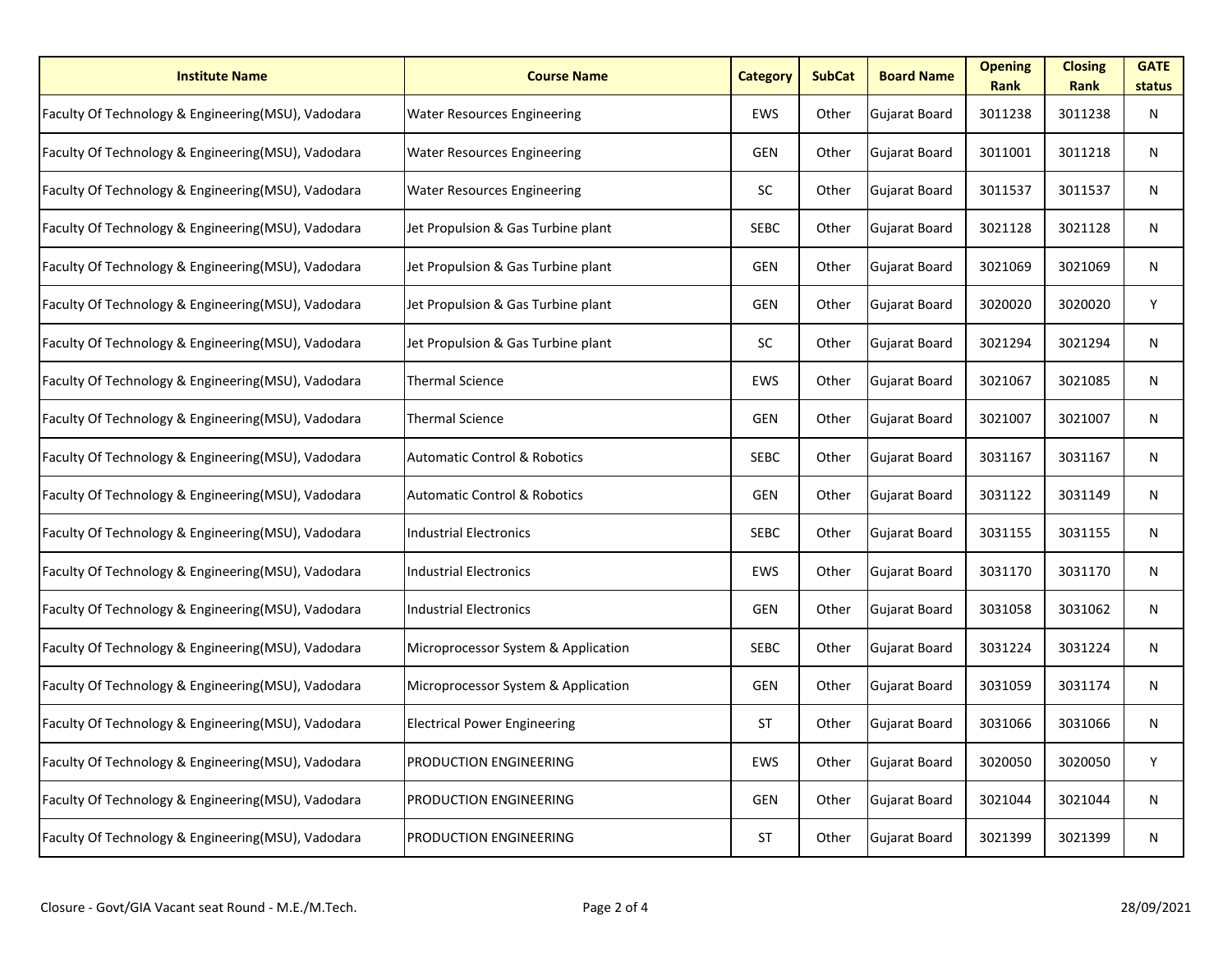| <b>Institute Name</b>                                                                      | <b>Course Name</b>                                                                                         | <b>Category</b> | <b>SubCat</b> | <b>Board Name</b>    | <b>Opening</b><br>Rank | <b>Closing</b><br><b>Rank</b> | <b>GATE</b>  |
|--------------------------------------------------------------------------------------------|------------------------------------------------------------------------------------------------------------|-----------------|---------------|----------------------|------------------------|-------------------------------|--------------|
|                                                                                            |                                                                                                            | <b>SEBC</b>     | Other         | Gujarat Board        | 3021271                | 3021379                       | status       |
| Government Engineering College, Bhuj<br>Government Engineering College, Bhuj               | <b>Internal Combustion Engines &amp; Automobile</b><br><b>Internal Combustion Engines &amp; Automobile</b> | <b>GEN</b>      | Other         | Gujarat Board        | 3021146                | 3021222                       | N<br>N       |
| Government Engineering College, Bhuj                                                       | <b>ELECTRICAL ENGINEERING</b>                                                                              | <b>GEN</b>      | Other         | <b>Gujarat Board</b> | 3031148                | 3031295                       | N            |
| Government Engineering College, Dahod                                                      | <b>Structural Engineering</b>                                                                              | <b>SEBC</b>     | Other         | Gujarat Board        | 3011334                | 3011404                       | ${\sf N}$    |
| Government Engineering College, Dahod                                                      | <b>Structural Engineering</b>                                                                              | EWS             | Other         | Gujarat Board        | 3011651                | 3011651                       | N            |
| Government Engineering College, Dahod                                                      | <b>Structural Engineering</b>                                                                              | <b>GEN</b>      | Other         | Gujarat Board        | 3011260                | 3011260                       | N            |
| Government Engineering College, Dahod                                                      | CAD-CAM                                                                                                    | <b>SEBC</b>     | Other         | Gujarat Board        | 3021342                | 3021400                       | N            |
| Government Engineering College, Dahod                                                      | CAD-CAM                                                                                                    | <b>EWS</b>      | Other         | Gujarat Board        | 3021446                | 3021449                       | N            |
| Government Engineering College, Dahod                                                      | CAD-CAM                                                                                                    | <b>GEN</b>      | Other         | Gujarat Board        | 3021116                | 3021220                       | ${\sf N}$    |
| Government Engineering College, Dahod                                                      | CAD-CAM                                                                                                    | SC              | Other         | Gujarat Board        | 3021370                | 3021370                       | N            |
| Government Engineering College, Modasa                                                     | <b>Transportation Engineering</b>                                                                          | <b>SEBC</b>     | Other         | Gujarat Board        | 3011532                | 3011598                       | N            |
| Government Engineering College, Modasa                                                     | <b>Transportation Engineering</b>                                                                          | EWS             | Other         | Gujarat Board        | 3011623                | 3011747                       | N            |
| Government Engineering College, Modasa                                                     | <b>Transportation Engineering</b>                                                                          | <b>GEN</b>      | Other         | Gujarat Board        | 3011071                | 3011368                       | N            |
| Government Engineering College, Modasa                                                     | Software Engineering                                                                                       | <b>GEN</b>      | Other         | Gujarat Board        | 3101104                | 3101115                       | N            |
| Government Engineering College, Sector 28 Gandhinagar                                      | <b>BIOMEDICAL ENGINEERING</b>                                                                              | <b>GEN</b>      | Other         | Gujarat Board        | 3111001                | 3111001                       | $\mathsf{N}$ |
| Government Engineering College, Valsad                                                     | <b>Energy Engineering</b>                                                                                  | <b>SEBC</b>     | Other         | Gujarat Board        | 3021297                | 3021297                       | N            |
|                                                                                            |                                                                                                            |                 |               |                      |                        |                               |              |
| Government Engineering College, Valsad                                                     | <b>Energy Engineering</b>                                                                                  | <b>GEN</b>      | Other         | Gujarat Board        | 3021122                | 3021252                       | N            |
| Institute of Infrastructure, Technology, Research and<br>Management- Maninagar - Ahmedabad | <b>Geotechnical Engineering</b>                                                                            | <b>SEBC</b>     | Other         | Gujarat Board        | 3011331                | 3011331                       | N            |
| Institute of Infrastructure, Technology, Research and<br>Management- Maninagar - Ahmedabad | <b>Geotechnical Engineering</b>                                                                            | <b>GEN</b>      | Other         | Gujarat Board        | 3011209                | 3011269                       | N            |
| Institute of Infrastructure, Technology, Research and<br>Management- Maninagar - Ahmedabad | Urban Infrastructure                                                                                       | <b>SEBC</b>     | Other         | Gujarat Board        | 3011384                | 3011409                       | N            |
| Institute of Infrastructure, Technology, Research and<br>Management- Maninagar - Ahmedabad | Urban Infrastructure                                                                                       | EWS             | Other         | <b>Gujarat Board</b> | 3011502                | 3011502                       | N            |
| Institute of Infrastructure, Technology, Research and<br>Management- Maninagar - Ahmedabad | Urban Infrastructure                                                                                       | <b>GEN</b>      | Other         | Gujarat Board        | 3011271                | 3011314                       | N            |
| Institute of Infrastructure, Technology, Research and<br>Management-Maninagar-Ahmedabad    | Industrial Infrastructure                                                                                  | SEBC            | Other         | Gujarat Board        | 3021183                | 3021235                       | N            |
| Institute of Infrastructure, Technology, Research and<br>Management-Maninagar-Ahmedabad    | Industrial Infrastructure                                                                                  | <b>GEN</b>      | Other         | Gujarat Board        | 3021039                | 3021148                       | N            |
| Institute of Infrastructure, Technology, Research and<br>Management- Maninagar - Ahmedabad | Industrial Infrastructure                                                                                  | <b>SC</b>       | Other         | Gujarat Board        | 3021246                | 3021246                       | N            |
| Institute of Infrastructure, Technology, Research and<br>Management-Maninagar-Ahmedabad    | <b>Electrical Infrastructure</b>                                                                           | <b>SEBC</b>     | Other         | Gujarat Board        | 3031277                | 3031294                       | $\mathsf{N}$ |
| Institute of Infrastructure, Technology, Research and<br>Management- Maninagar - Ahmedabad | <b>Electrical Infrastructure</b>                                                                           | <b>GEN</b>      | Other         | Gujarat Board        | 3031126                | 3031201                       | N            |
| L.D.College Of Engineering, Ahmedabad                                                      | <b>Geotechnical Engineering</b>                                                                            | <b>EWS</b>      | Other         | Gujarat Board        | 3010102                | 3010102                       | Y            |
| L.D.College Of Engineering, Ahmedabad                                                      | <b>Geotechnical Engineering</b>                                                                            | <b>GEN</b>      | Other         | Gujarat Board        | 3010089                | 3010089                       | Y            |